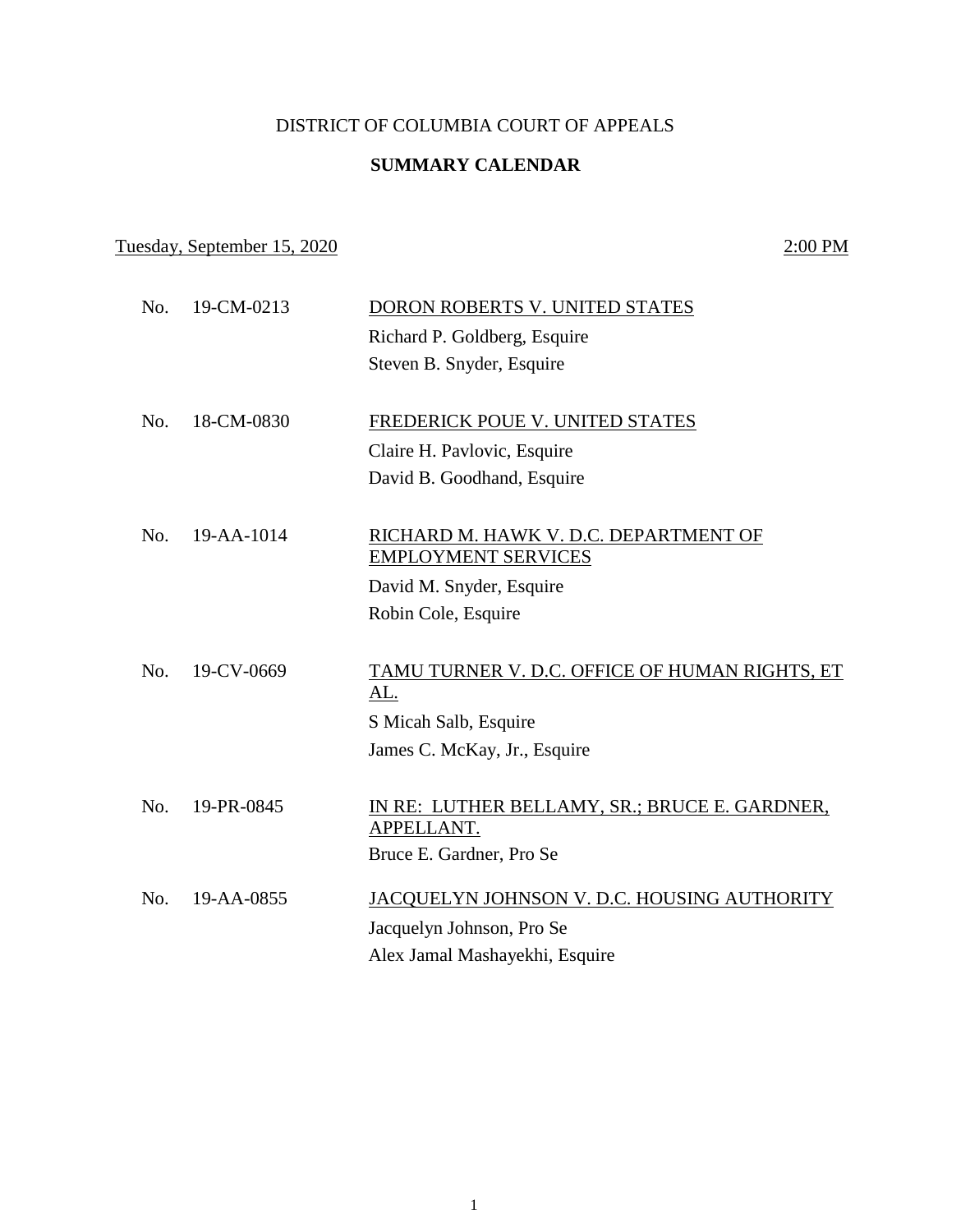### Thursday, September 17, 2020 2:00 PM

# No. 18-CM-0047 LASHAWN DURETT V. UNITED STATES Nigel Barrella, Esquire Anne Y. Park, Esquire No. 19-CO-0724 DARWESHI D. MCROY V. UNITED STATES Darweshi Dante McRoy, Pro Se Ann M. Carroll, Esquire No. 19-CO-1017 GREGORY W. WATTS V. UNITED STATES Gregory W. Watts, Pro Se Sharon A. Sprague, Esquire No. 19-CV-0069 MINDY HILL V. GOOGLE, LLC, ET AL Mindy Hill, Pro Se Roy L. Austin, Jr., Esquire No. 18-AA-1286 DANIELLE SHAPIRO V. NATIONAL RESEARCH CENTER FOR WOMEN Danielle Shapiro, Pro Se Thomas J. Gagliardo, Esquire No. 19-AA-0920 JEANNETTE FRETT V. NETWORK RAIL CONSULTING, INC. Jeannette Frett, Pro Se Matthew J. Sharbaugh, Esquire Tuesday, September 22, 2020 10:00 AM *SPECIAL SITTING - SUMMARY*

|                       | <b>SPECIAL SITTING - SUMMARY</b>      |
|-----------------------|---------------------------------------|
| $\rm{No.}$ 19-CF-0128 | LORENZO D. HENDERSON V. UNITED STATES |
|                       | Anne Keith Walton, Esquire            |
|                       | Ann M. Carroll, Esquire               |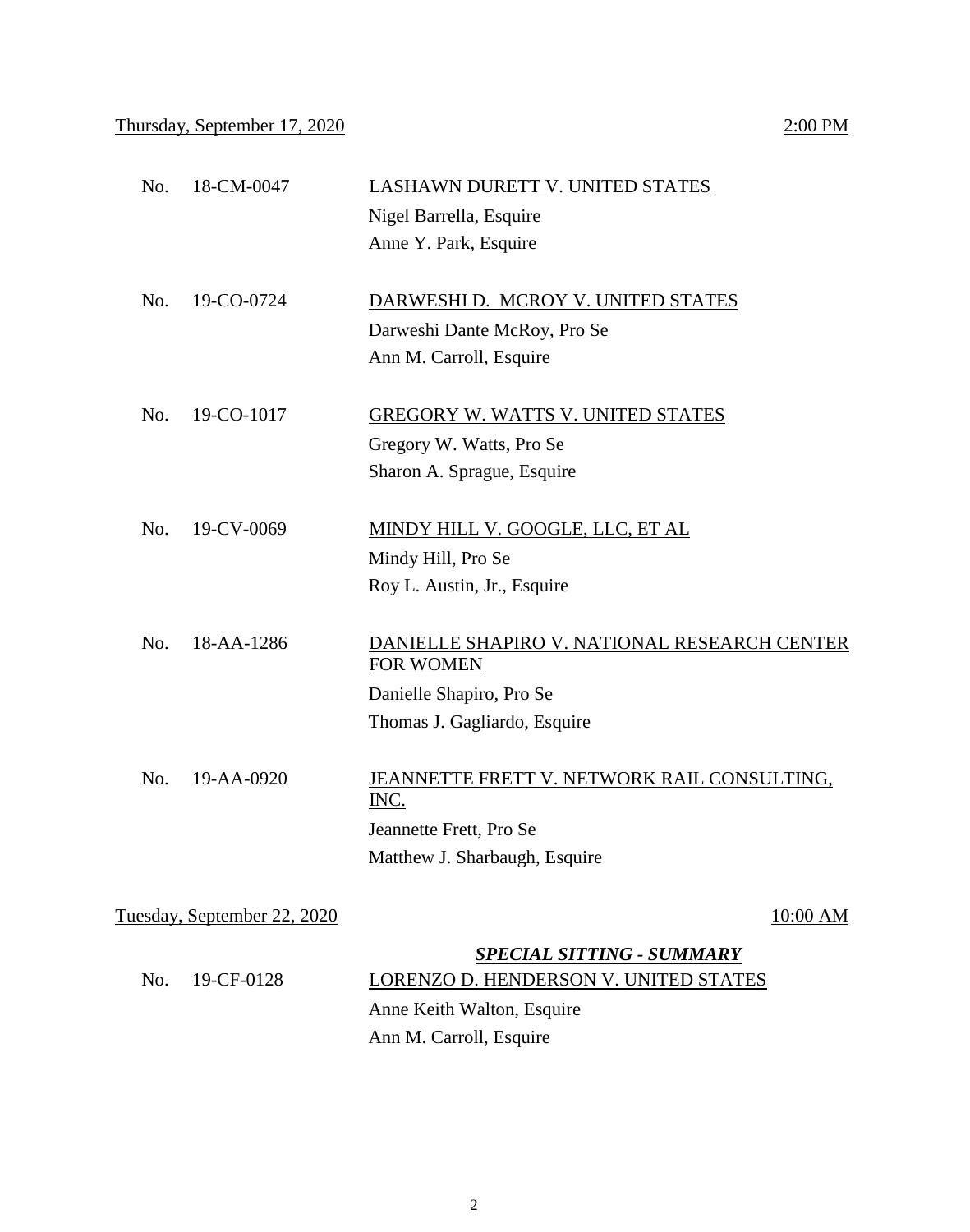### *SPECIAL SITTING - SUMMARY*

No. 19-CM-0026 NINA MONIQUE CRANE V. UNITED STATES Denise D. Green, Esquire Eric Hansford, Esquire

Tuesday, September 22, 2020 2:00 PM

| No. 19-CO-0589 | MARIO TYRELL MAYE V. UNITED STATES |
|----------------|------------------------------------|
|                | Monica Milton, Esquire             |
|                | Mark Hobel, Esquire                |
|                |                                    |

 No. 19-CV-1101 NGOZIKA J. NWANERI V. QUINN EMANUEL, URQUHART & SULLIVAN, LLP. Ngozika J. Nwaneri, Pro Se

Keith Forst, Esquire

| No. 18-CV-1257   | NICHOLAS ANTHONY CZAJKA V. HOLT GRAPHIC |
|------------------|-----------------------------------------|
|                  | ARTS, INC.                              |
| $No. 19-CV-0064$ | NICHOLAS ANTHONY CZAJKA V. HOLT GRAPHIC |
|                  | ARTS, INC.                              |
|                  | David H. Cox, Esquire                   |
|                  | .                                       |

Horace L. Bradshaw, Jr., Esquire

 No. 18-PR-1374 IN RE: ESTATE OF PAMELA COPELAND A/K/A PAMELA ELAINE COPELAND; SHIRLEY B. COPELAND, APPELLANT. Joan M. Wilbon, Esquire

Kenneth E. McPherson, Esquire

## No. 19-CV-1076 TRINA BURWELL, ET AL V. CAMERON'S HOME AND COMMERCIAL RESTORATION, LLC Trina L.W. Burwell, Pro Se Everett E Burwell, Pro Se Manuel R. Geraldo, Esquire